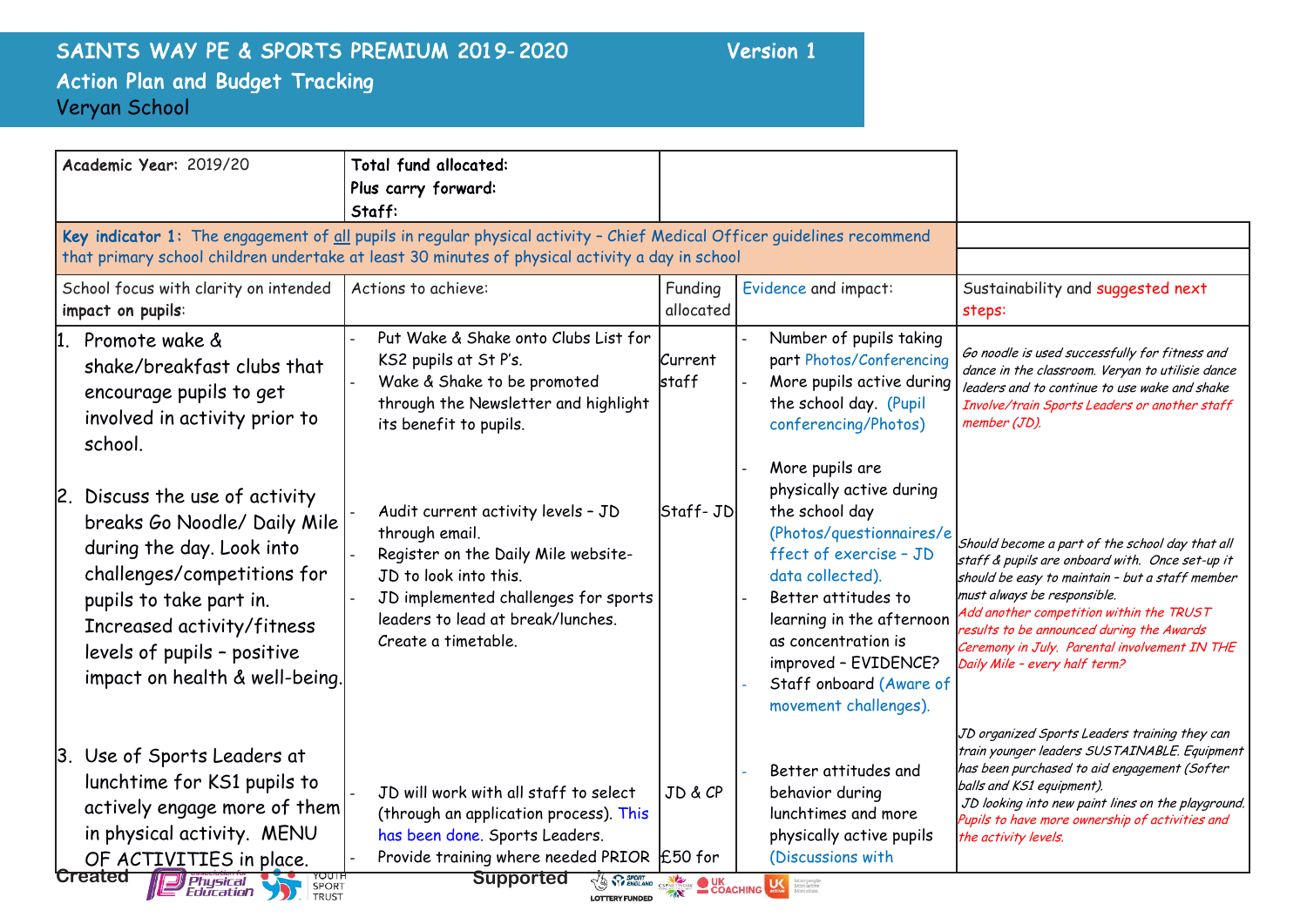|     |                                    | to Oct half term.                                         | certificat                     | lunchtime staff).                                                                                                                                                                                                                    |                                                                                                            |
|-----|------------------------------------|-----------------------------------------------------------|--------------------------------|--------------------------------------------------------------------------------------------------------------------------------------------------------------------------------------------------------------------------------------|------------------------------------------------------------------------------------------------------------|
|     |                                    | JD to look at a record for Sports                         | les                            |                                                                                                                                                                                                                                      |                                                                                                            |
|     |                                    | Leaders awards - Bronze, Silver, Gold.                    |                                |                                                                                                                                                                                                                                      | Staff have had the challenges emailed - they will<br>start to use and embed & it becomes the 'norm' -      |
|     |                                    | Each school to have a 'MENU' of                           |                                | Results from the                                                                                                                                                                                                                     | SUSTAINABLE as no future costs. Pupil                                                                      |
|     |                                    | activities at lunchtime.                                  |                                | challenges/Challenges on                                                                                                                                                                                                             | conferencing relating to preferences & parental                                                            |
|     |                                    |                                                           |                                | noticeboards                                                                                                                                                                                                                         | involvement.                                                                                               |
|     | 4. Half termly challenge to be     |                                                           | JD to                          | Pupil feedback                                                                                                                                                                                                                       |                                                                                                            |
|     | developed & implemented - a        | Complete the challenges (CC monthly                       | organize                       | More physical active                                                                                                                                                                                                                 |                                                                                                            |
|     |                                    | challenges)                                               | and liase                      | pupils who are achieving                                                                                                                                                                                                             |                                                                                                            |
|     | tool to encourage more             | Provide to pupils through staff (email                    | with Errin                     | the 30 min of physical                                                                                                                                                                                                               |                                                                                                            |
|     | activity either during break       | out)                                                      | to put in                      | activity within school.                                                                                                                                                                                                              |                                                                                                            |
|     | or lesson times.                   | Put onto PE noticeboard                                   | newslette                      | Competition within the                                                                                                                                                                                                               |                                                                                                            |
|     |                                    |                                                           |                                | school for pupil to                                                                                                                                                                                                                  |                                                                                                            |
|     |                                    |                                                           |                                | experience.                                                                                                                                                                                                                          | Equipment has been put in it is SUSTAINABLE.<br>Include within a menu of activities using the GYM          |
|     |                                    |                                                           |                                | More physical active                                                                                                                                                                                                                 | equipment.                                                                                                 |
|     |                                    |                                                           |                                | pupils who are achieving                                                                                                                                                                                                             |                                                                                                            |
|     |                                    |                                                           |                                | the 30 min of physical                                                                                                                                                                                                               |                                                                                                            |
|     | 5. Outdoor Gym equipment that      | JD to ensure outdoor equipment is being                   | <b>Equipment</b><br> from last | activity within school.                                                                                                                                                                                                              |                                                                                                            |
|     | will encourage pupils to be        | utilized successfully. Show children what                 | year.                          |                                                                                                                                                                                                                                      |                                                                                                            |
|     | physically active throughout       | to do and sports leaders to encourage                     |                                |                                                                                                                                                                                                                                      |                                                                                                            |
|     | the school day                     | challenges.                                               |                                |                                                                                                                                                                                                                                      |                                                                                                            |
|     |                                    |                                                           |                                |                                                                                                                                                                                                                                      |                                                                                                            |
|     |                                    |                                                           | Current                        | Pupil feedback/Photos                                                                                                                                                                                                                | If we can engage parents, pupils and staff and                                                             |
|     |                                    | JD/EG to discuss ideas and implement staffing -           | EG                             | More physically active                                                                                                                                                                                                               | lead to it being - SUSTAINABLE.                                                                            |
|     |                                    | using the newsletter to promote.                          |                                | pupils who are achieving                                                                                                                                                                                                             |                                                                                                            |
| 16. | Introduce transport methods        | Ask pupils through Student Voice. JD<br>to meet with JF   |                                | the 30 min of physical                                                                                                                                                                                                               |                                                                                                            |
|     | to school such as 'Walking         |                                                           |                                | activity.                                                                                                                                                                                                                            |                                                                                                            |
|     | Wednesdays'.                       |                                                           |                                |                                                                                                                                                                                                                                      |                                                                                                            |
|     |                                    |                                                           |                                |                                                                                                                                                                                                                                      |                                                                                                            |
|     |                                    |                                                           | All staff                      |                                                                                                                                                                                                                                      | This is consistent every day. Timetable of                                                                 |
|     |                                    | JD has trained sports leaders and                         |                                | Pupil feedback/Photos/                                                                                                                                                                                                               | activities is displayed on the noticeboard. Regular<br>trianign sessions with Sports leaders will keep the |
|     | Daily 15- Students complete        | created a timetable to structure this. A                  |                                | Timetable/PE                                                                                                                                                                                                                         | activities changing to ensure students stay                                                                |
|     | 15 minutes of activity every       | staff member is always overseeing. All                    |                                | noticeboard                                                                                                                                                                                                                          | engaged.                                                                                                   |
|     | day after lunchtime.               | students take part.                                       |                                | More physically active                                                                                                                                                                                                               |                                                                                                            |
|     |                                    |                                                           |                                | pupils who are achieving                                                                                                                                                                                                             |                                                                                                            |
|     | 8. Rory to deliver funfit sessions |                                                           |                                | the 30 min of physical                                                                                                                                                                                                               |                                                                                                            |
|     | on Monday, to promote PE and       | RW had created a funfit timetable and                     | <b>RW</b>                      | activity.                                                                                                                                                                                                                            |                                                                                                            |
|     | <b>Created</b>                     | selcted students to take part in this<br><b>Supported</b> |                                |                                                                                                                                                                                                                                      |                                                                                                            |
|     | <b>Physical</b><br>SPORT           |                                                           |                                | <b>THE REAL AND CONCHING COLOR DESCRIPTION OF A REAL PROPERTY OF A REAL PROPERTY OF A REAL PROPERTY OF A REAL PROPERTY OF A REAL PROPERTY OF A REAL PROPERTY OF A REAL PROPERTY OF A REAL PROPERTY OF A REAL PROPERTY OF A REAL </b> |                                                                                                            |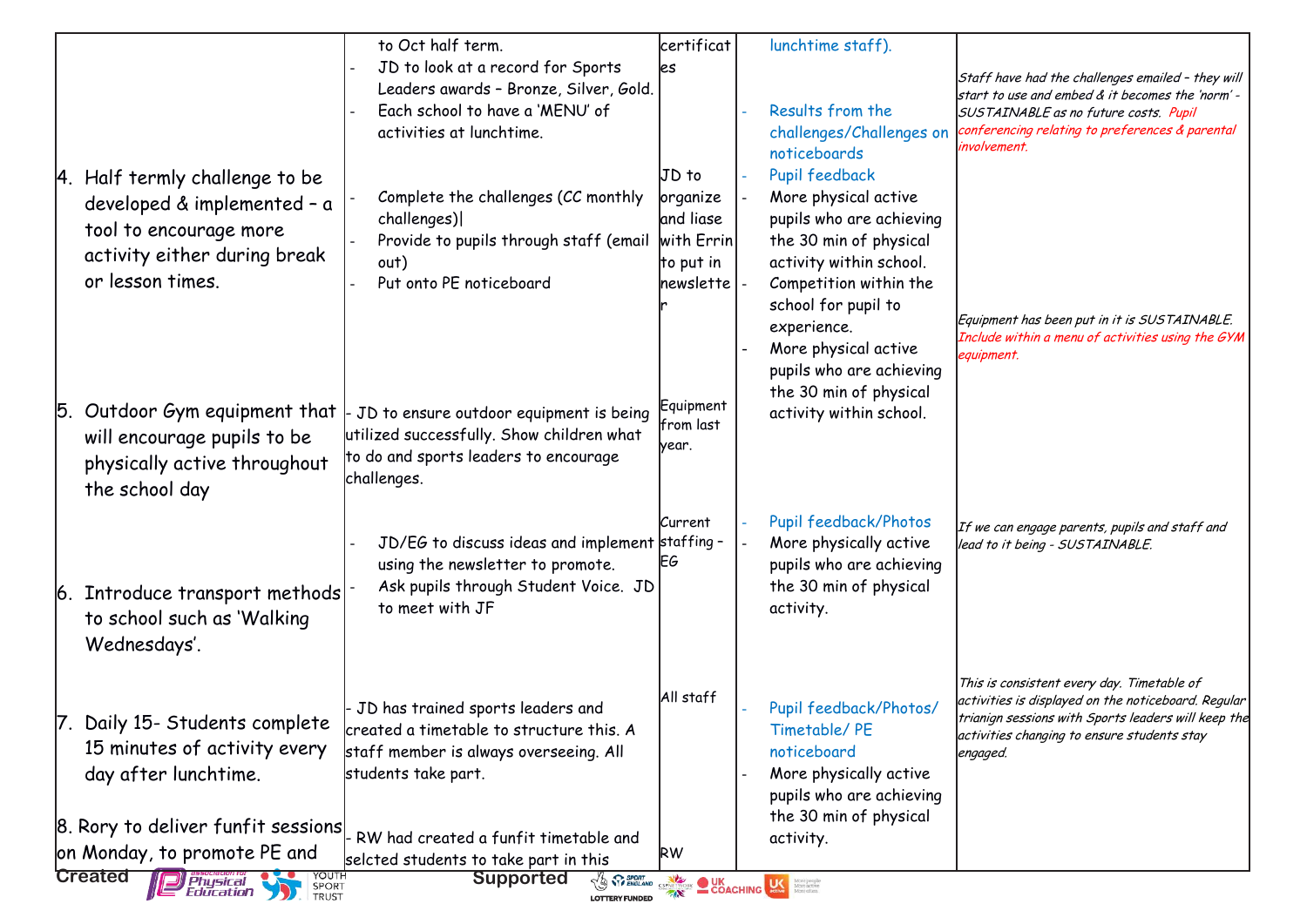| physical activity to students who<br>are less engaged in sport.                                                                                                                   |                                                                                                                                                                    |                      |                                                                                                                                                                                                      |                                                                                                                                                                                                                                                                                                              |
|-----------------------------------------------------------------------------------------------------------------------------------------------------------------------------------|--------------------------------------------------------------------------------------------------------------------------------------------------------------------|----------------------|------------------------------------------------------------------------------------------------------------------------------------------------------------------------------------------------------|--------------------------------------------------------------------------------------------------------------------------------------------------------------------------------------------------------------------------------------------------------------------------------------------------------------|
|                                                                                                                                                                                   | Key indicator 2: The profile of PE and sport being raised across the school as a tool for whole school improvement                                                 |                      |                                                                                                                                                                                                      |                                                                                                                                                                                                                                                                                                              |
| School focus with clarity on intended<br>impact on pupils:                                                                                                                        | Actions to achieve:                                                                                                                                                | Funding<br>allocated | Evidence and impact:                                                                                                                                                                                 | Sustainability and suggested next<br>steps:                                                                                                                                                                                                                                                                  |
| 1. Continue to ensure that<br>PE noticeboards are used<br>to raise the profile of PE<br>& Sport.                                                                                  | JD to monitor, and update the board &<br>work alongside PE coordinators.                                                                                           | PE TA -<br><b>RW</b> | Noticeboards are full of<br>sporting information for<br>pupils to use. Photos.<br>Pupils are keen to get<br>onto the 'Wall of Fame'.<br>Sporting events in<br>Newsletters/websites/so<br>cial media. | Each School has a PE noticeboard within School<br>to promote Sports & Physical Activity. Most<br>staff are proactive with this. Where possible<br>include information regarding reasons for<br>PE/Physical Activity - competitions around<br>designing posters?<br>Sports events & fixtures are now becoming |
| 2. Ensure that details of<br>sporting events, festivals<br>& clubs are all on<br>newsletters so that<br>parents & pupils can<br>discuss together at home.                         | JD to email events to the office for<br>display on newsletters.                                                                                                    | PE Staff<br>Errin    | Increase & improve pupil<br>& parental understanding<br>about the importance of<br>PE, Sport & Physical<br>Activity.                                                                                 | embedded within Schools & often feature in the<br>Newsletter. Pupils like the 'wall of fame' Many<br>teachers now ask/encourage pupils to bring in<br>physical activity pics - SUSTAINABLE. Physical<br>activity log OR Passport for pupils to record.                                                       |
| 3. Use of 'Club Ambassadors'<br>& the 'PE Wall of Fame' in<br>each school on the<br>noticeboards.                                                                                 | - JD & RW to identify pupils/clubs to be<br>Club Ambassadors/Contact points.<br>Staff to acknowledge sporting<br>achievements & put onto the Wall of<br>Fame.      | PE Staff             | Keep a record of<br>students who attend<br>events to ensure all<br>students are given<br>opportunities.                                                                                              | As above - earlier implementation.<br>PE Wall of fame to include staff/parents doing<br>physical activity.                                                                                                                                                                                                   |
| 4. Use of PE Postcards for<br>the PE Stars within<br>curriculum time. These<br>are to be sent home to<br>parents to share the<br>success of pupils at<br>school, as well as being | Purchase more PE POSTCARDS that<br>can be used & stickers to be used for Existing<br>good work.<br>Inform staff to promote within<br>lessons & through assemblies. |                      | achievements.<br>Newsletters with<br>results/achievements.<br>Pupils are keen to get<br>involved & be pictured on<br>the wall. This leads to                                                         | Pupils love the PE postcards, these could be<br>Noticeboards with pupil's printed as individual Schools if required to ensure<br>SUSTAINABILITY. Continue with these -<br>perhaps look at having a PE SUPERSTAR of the<br>School each WEEK from the PE stars each week.                                      |

**by:**<br>**by:**<br>**by:** 

**by:**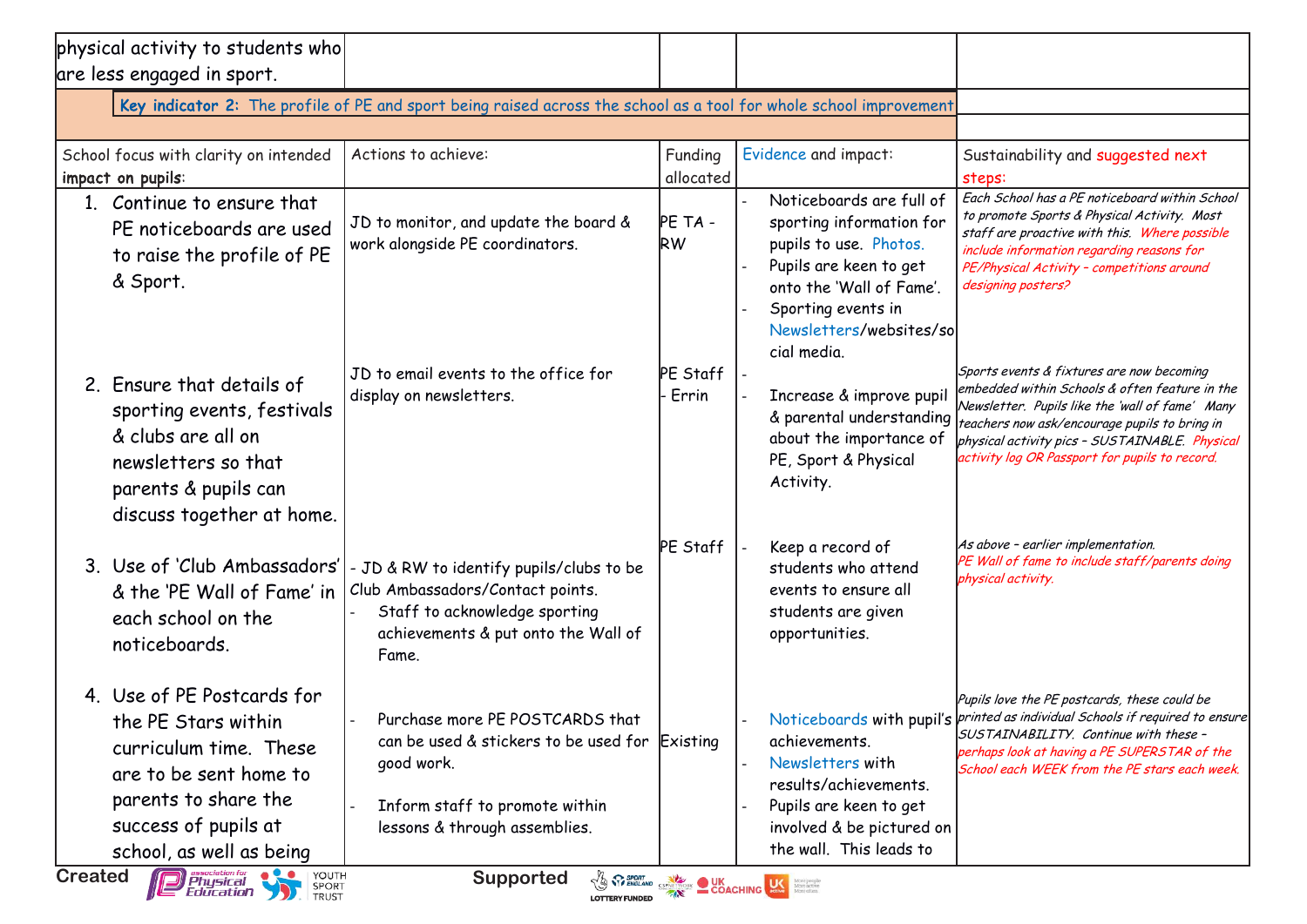| Provide staff with examples to<br>mentioned within<br>use/modelled by JD.<br>assemblies.<br>5. PE ambassadors/leaders<br>Tshirts have been purchased for the<br>within each school who<br>Sports Leaders to wear at lunchtimes.<br>Meet with PE leads to discuss its<br>have a variety of roles,<br>implementation & provide training for<br>but are role models for<br>pupils before engagement.<br>younger pupils in the<br>Create a menu of activities that pupils<br>school.<br>have access to & student voice to<br>comment/amend.<br>Purchase equipment to use at<br>lunchtimes.<br>6. Begin to celebrate in<br>assembly any competitions<br>Achievements to be celebrated in<br>assemblies. Introduce PE star of the<br>or events entered to<br>week and they can be put on the<br>promote the importance<br>noticeboard and presented in<br>of PE. | Existing              | more activity.<br>Postcards being<br>used/sent home.                                                                                                  | Sports Ambassadors have been identified using<br>application forms, this can continue each year -<br>SUSTAINABLE. Student voice/council need to<br>be involved in the process of activity menus -<br>what would they like to see? Rotation of<br>activities. Possible EMPLOYMENT OF Physical |
|------------------------------------------------------------------------------------------------------------------------------------------------------------------------------------------------------------------------------------------------------------------------------------------------------------------------------------------------------------------------------------------------------------------------------------------------------------------------------------------------------------------------------------------------------------------------------------------------------------------------------------------------------------------------------------------------------------------------------------------------------------------------------------------------------------------------------------------------------------|-----------------------|-------------------------------------------------------------------------------------------------------------------------------------------------------|----------------------------------------------------------------------------------------------------------------------------------------------------------------------------------------------------------------------------------------------------------------------------------------------|
|                                                                                                                                                                                                                                                                                                                                                                                                                                                                                                                                                                                                                                                                                                                                                                                                                                                            |                       |                                                                                                                                                       | Activity Leads during lunchtimes who will oversee<br>& increase activity levels.                                                                                                                                                                                                             |
|                                                                                                                                                                                                                                                                                                                                                                                                                                                                                                                                                                                                                                                                                                                                                                                                                                                            |                       | Pupils are keen to be the<br>PE Ambassador. Names.<br>Helps to increase the<br>importance of PE, Sport<br>& Physical Activity.<br>Improves & enhances | Results in newsletters & during assembly - this is<br>becoming the 'norm' as pupils are attending many<br>events. More photos/pictures that can be<br>displayed.                                                                                                                             |
| assembly.                                                                                                                                                                                                                                                                                                                                                                                                                                                                                                                                                                                                                                                                                                                                                                                                                                                  | All staff             | sporting values/BLP.<br>Photographs of leaders<br>Pupil feedback/comments                                                                             |                                                                                                                                                                                                                                                                                              |
| JD to meet with Healthy Schools<br>7. Healthy Schools Award<br>advisors & staff within schools<br>for each school - increase<br>Each school to have a member of<br>in the health and well-<br>staff responsible for collating this<br>being of pupils as it<br>information for the award<br>Register for Daily Mile/Sugar smart<br>involves the Daily Mile,<br>Assembly from Healthy School<br>Sugar smart etc.<br>Cornwall<br>Point of contact in each school                                                                                                                                                                                                                                                                                                                                                                                             | PE Staff<br><b>MW</b> | Pupils being involved in<br>the celebration of their<br>SUCCESS.<br>Photos/newsletters.                                                               | Staff and pupils understand the importance of<br>each element and will continue to work towards<br>the goals set out SUSTAINABLE. Increase in<br>parental understanding through use of<br>Newsletters/information on Healthy<br>Eating/recommended exercise amounts.                         |
| SJL to lead twilight session for all<br>Staff CPD on Active<br>teaching staff in the Academy.<br>Lessons - given the<br>Equipment or resources to support<br>Supported<br>Created                                                                                                                                                                                                                                                                                                                                                                                                                                                                                                                                                                                                                                                                          | COACHING              | Obtaining the award or<br>making steps towards it<br>for next year.<br>More informed pupils and                                                       | More informed staff - more active lessons:<br>SUSTAINABLE. Increase activity ACROSS the<br>curriculum, which is embedded.                                                                                                                                                                    |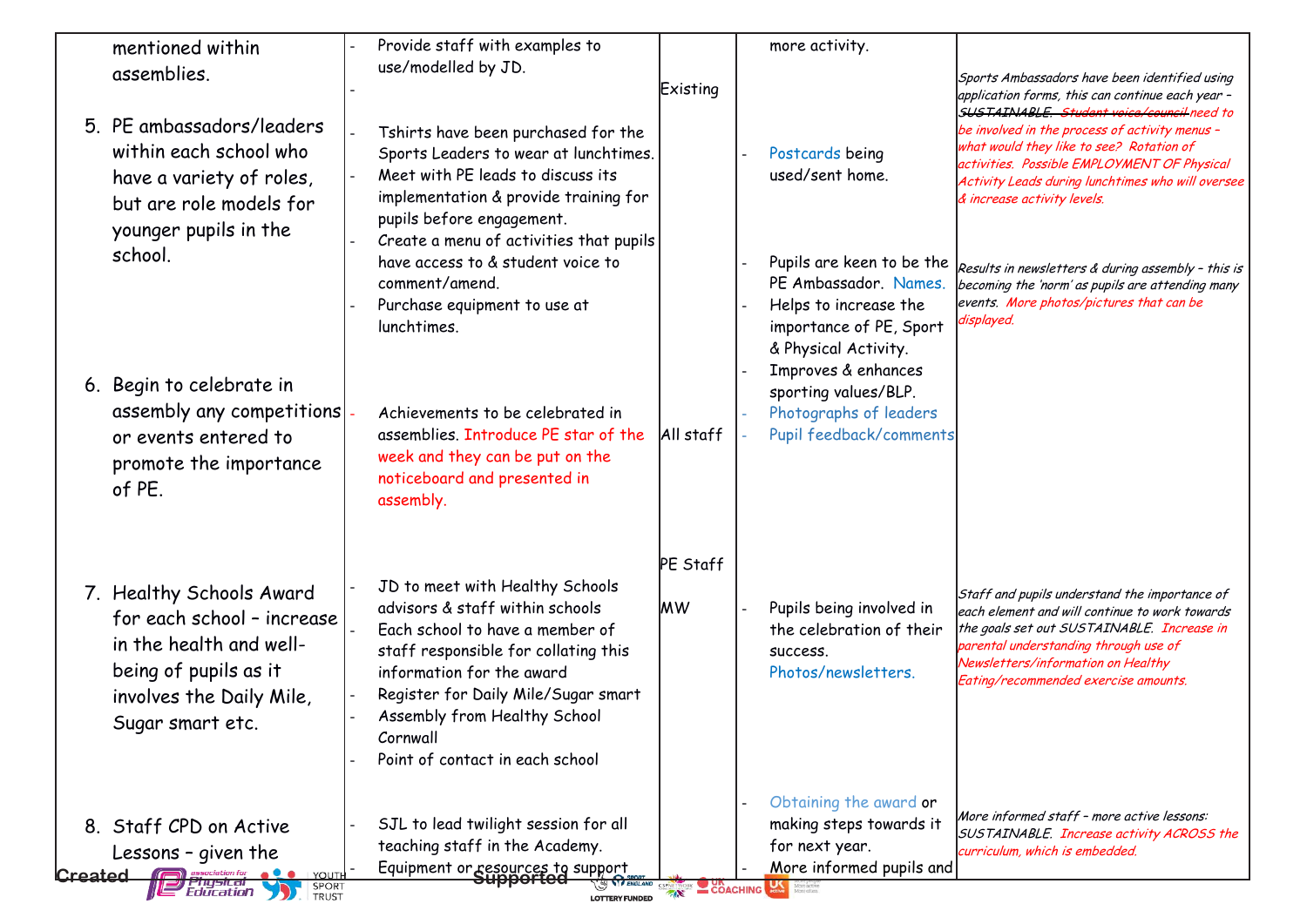| reasons for an increased<br>importance on Physical<br>Activity. | this (some 1-to-1<br>Staff to complete a task set to look<br>at the impact of the lesson - through<br>Active Math's. | staff relating to the<br>importance of health and<br>well-being |  |
|-----------------------------------------------------------------|----------------------------------------------------------------------------------------------------------------------|-----------------------------------------------------------------|--|
|                                                                 |                                                                                                                      |                                                                 |  |





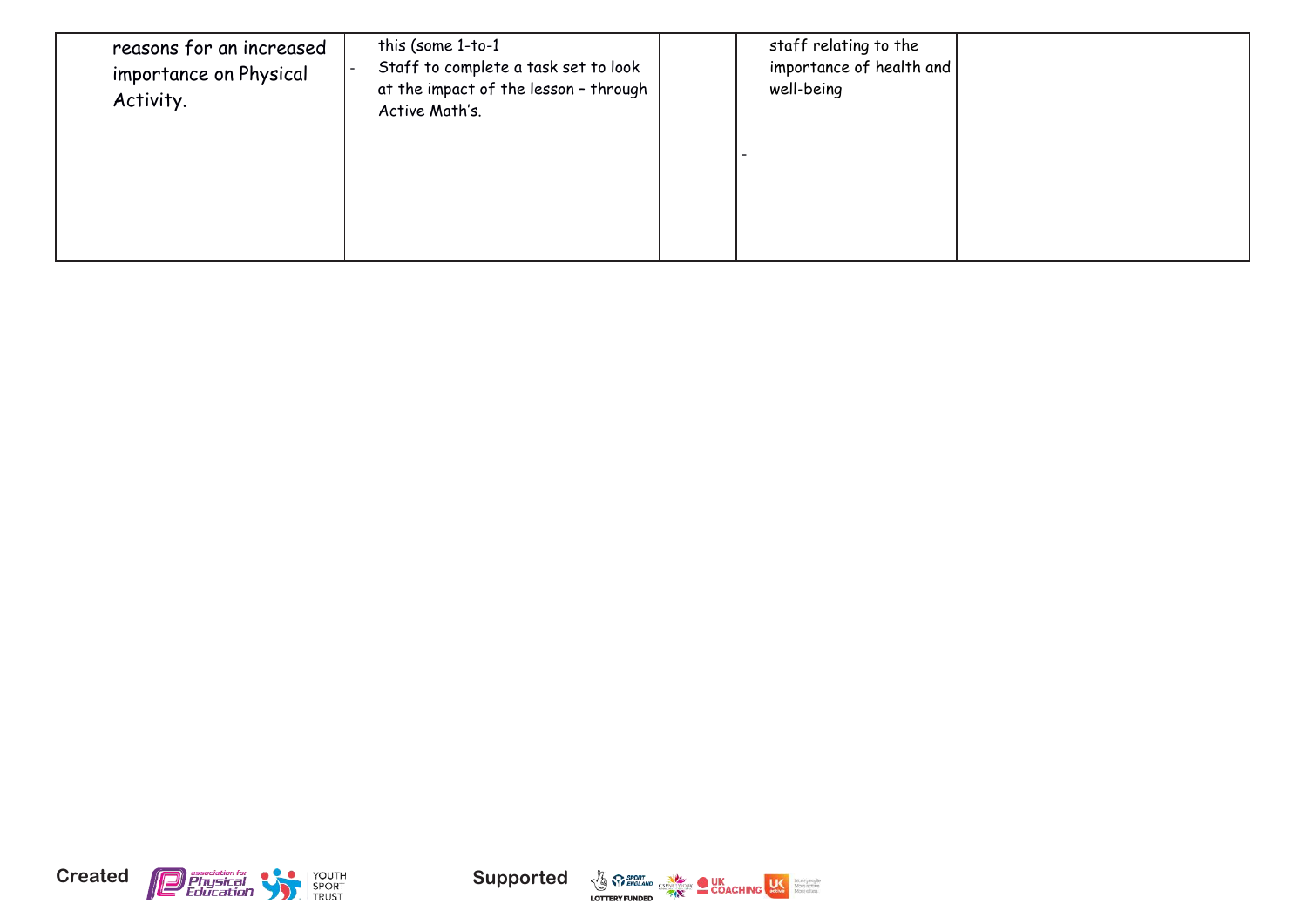| School focus with clarity on intended<br>impact on pupils:                                                                                                                                                                                      | Actions to achieve:                                                                                                                                                               | Funding<br>allocated                                                  | Evidence and impact:                                                                                                                                                                                                                                                      | Sustainability and suggested next steps:                                                                                                                                                                                                                           |
|-------------------------------------------------------------------------------------------------------------------------------------------------------------------------------------------------------------------------------------------------|-----------------------------------------------------------------------------------------------------------------------------------------------------------------------------------|-----------------------------------------------------------------------|---------------------------------------------------------------------------------------------------------------------------------------------------------------------------------------------------------------------------------------------------------------------------|--------------------------------------------------------------------------------------------------------------------------------------------------------------------------------------------------------------------------------------------------------------------|
| 1. Building on from the last<br>couple of years staff will<br>have a PA TA working with<br>them (if needed) to<br>support on tuesdays and<br>mondays. Staff will feel<br>more confident and                                                     | Timetables demonstrating<br>where team teaching has taken<br>place<br>PE Curriculum                                                                                               | RW/JD                                                                 | Improved subject knowledge<br>& understanding of staff<br>teaching PE.<br>(Staff feedback/Pupil<br>feedback from<br>questionnaires)                                                                                                                                       | Feam teach has been positive. Football coaches,<br>Gym coaches, Dance Teachers, PE specialists & PE<br>lead have all worked with staff throughout the<br>TRUST to upskill staff - SUSTAINABLE. PE non-<br>negotiables related to High Quality PE.                  |
| therefore pupils will enjoy<br>and engage in more active<br>PE lessons.                                                                                                                                                                         |                                                                                                                                                                                   |                                                                       | Increased confidence of<br>staff to teach a RANGE of<br>activities within PE, ensuring<br>breadth within the curriculum<br>for pupils to experience.                                                                                                                      |                                                                                                                                                                                                                                                                    |
| 2. In order to ensure that<br>pupils continue to receive<br>high quality PE & to<br>improve<br>progress/achievement of<br>pupil's staff upskilling is<br>vital & will be carried out<br>using various methods:<br>PE staff working with support | Membership with ARENA &<br>MCSN to access CPD courses.<br>Cover for staff when needed.<br>PE lead to meet/discuss with<br>staff during the year to provide<br>effective feedback. | Membership<br>costs to<br><b>MCSN</b><br><b>FIND</b><br><b>AMOUNT</b> | Staff are positive towards<br>the subject & its value. JD<br>has team taught with a<br>number of staff across the<br>Schools (ongoing). Feedback<br>from staff. Pupils will<br>therefore ENJOY & ENGAGE<br>in PE with positive attitudes.<br>Pupil Questionnaire results. | Staff have accesses many CPD opportunities<br>including Swimming, Dance, Gym, Touch Rugby,<br>OAA this all ensures SUSTAINABILITY.<br>Annual PE Conference.                                                                                                        |
| staff as well to upskill. They<br>will also attend appropriate<br>courses to aid their k & u in<br>some activity areas.<br>New staff & existing staff will<br>have access to needs-led<br>professional development<br>opportunities.            | PE lead to contact<br>coaches/external teachers and<br>look into alternative provision<br>(after PE Conference - Nov)<br>PAFC, Bell Dance Academy,                                |                                                                       | Class teachers confident in<br>promoting a healthy lifestyle.<br>Lesson observation records.<br>Photos of external coaches<br>working with staff/pupils (FA<br>coaches, Dance teachers, Gym                                                                               | Team teach within schools has been positive.<br>Football coaches, Gym coaches, Dance Teachers,<br>PE specialists & PE lead have all worked with staff<br>throughout the TRUST to upskill staff -<br>SUSTAINABLE. PE non-negotiables related to<br>High Quality PE. |



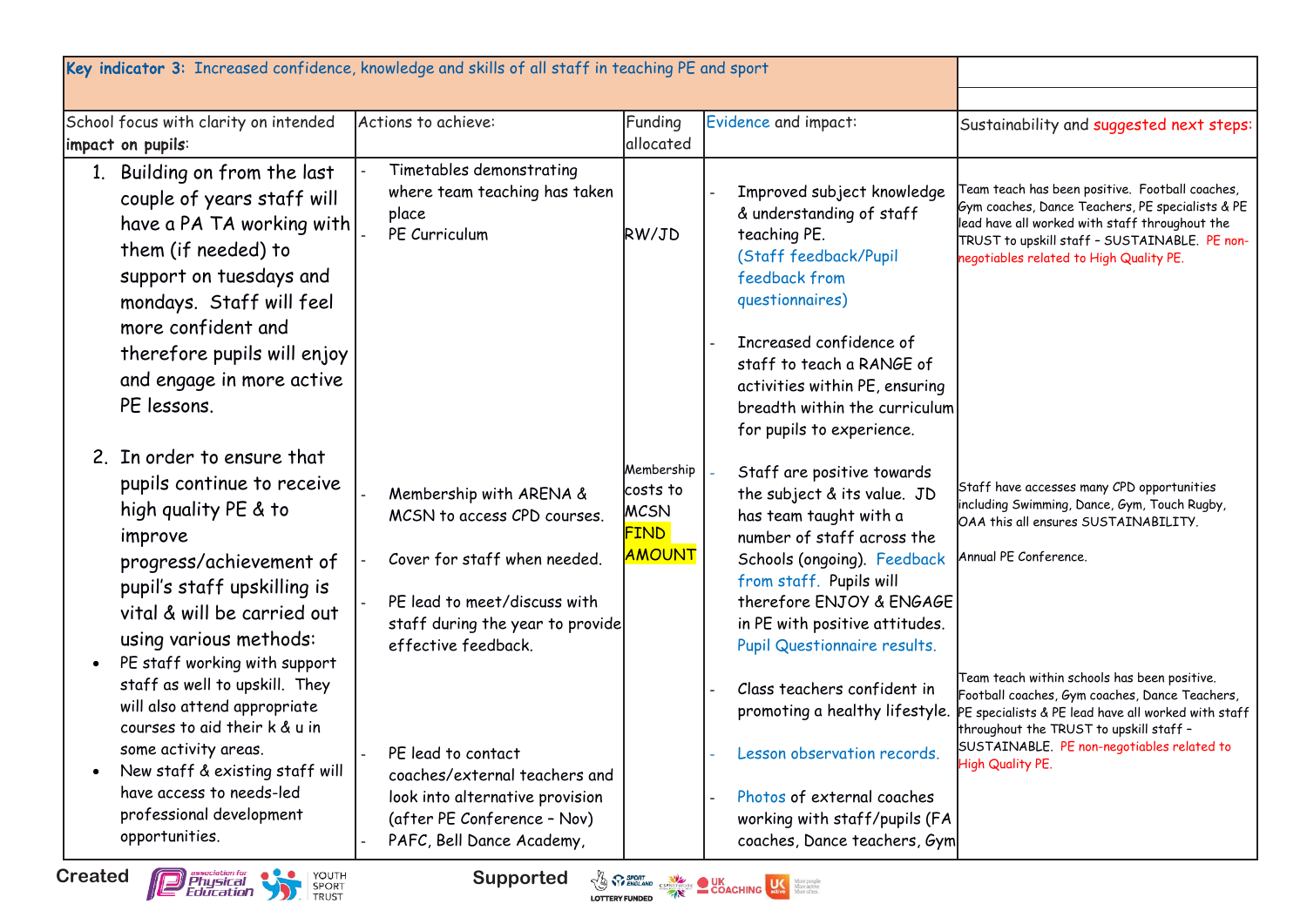| $\bullet$<br>$\bullet$ | PE staff will team teach with<br>staff to aid delivery of PE.<br>PE staff will develop a broad,<br>balanced & varied curriculum<br>that staff have appropriate<br>Schemes of Work for.<br>PE staff will bring in other<br>specialists to work WITH the<br>class teacher to aid k & u of<br>teachers.<br>PE staff to carry out<br>observations of PE throughout<br>schools to address any specific<br>needs.<br>3. Staff CPD twilight<br>sessions focused on Active<br>Lessons and Inclusive PE.<br>Lead to increase activity<br>not only within PE but<br>across the curriculum &<br>better differentiation.<br>This will lead to pupil's<br>enjoyment in PE increasing<br>and the level of activity -<br>therefore working to<br>increase their physical &<br>mental well-being. | Cornish Pirates, Trigolf sessions<br>Organise suitable times within<br>the curriculum for delivery.<br>Monitor delivery & ensure that<br>staff are working alongside<br>coaches/external teachers.<br>SJL to lead twilight sessions - PE Staff<br>they should be in the calendar.<br>Give practical examples during<br>sessions. | PE Staff | Coaches, Cricket coaches,<br>PAFC).<br>Social media/newsletters<br>Teacher feedback/pupil<br>feedback<br>Teacher review of active<br>lessons<br>Improved subject knowledge<br>& understanding of staff<br>teaching PE.<br>Increased confidence of<br>staff to teach a RANGE of<br>activities within PE, ensuring<br>breadth within the curriculum<br>for pupils to experience.<br>Staff are positive towards<br>the subject & its value. | Staff are provided with increased understanding<br>of physical activity and PE. They better under the<br>expectations - SUSTAINABLE. Begin to give staff<br>more a lead within lessons so that they are taking<br>large parts of the PE lessons with the PE<br>specialists providing feedback. |
|------------------------|-----------------------------------------------------------------------------------------------------------------------------------------------------------------------------------------------------------------------------------------------------------------------------------------------------------------------------------------------------------------------------------------------------------------------------------------------------------------------------------------------------------------------------------------------------------------------------------------------------------------------------------------------------------------------------------------------------------------------------------------------------------------------------------|----------------------------------------------------------------------------------------------------------------------------------------------------------------------------------------------------------------------------------------------------------------------------------------------------------------------------------|----------|------------------------------------------------------------------------------------------------------------------------------------------------------------------------------------------------------------------------------------------------------------------------------------------------------------------------------------------------------------------------------------------------------------------------------------------|------------------------------------------------------------------------------------------------------------------------------------------------------------------------------------------------------------------------------------------------------------------------------------------------|
|                        | 4. Ensure ALL STAFF have<br>access to ARENA PE SOW<br>on SharePoint. This<br>ensures progression &                                                                                                                                                                                                                                                                                                                                                                                                                                                                                                                                                                                                                                                                                | JD to email staff the link.<br>Ensure SOW are available on<br>SharePoint.<br>PE staff to work with staff to                                                                                                                                                                                                                      |          | Lesson plans, emails with<br><b>SOW</b><br>Photos of lessons                                                                                                                                                                                                                                                                                                                                                                             |                                                                                                                                                                                                                                                                                                |

**Supported**  $\sqrt{\frac{3}{49}}$   $\sqrt[3]{2}$  and  $\sqrt[3]{2}$  and  $\sqrt[3]{2}$  and  $\sqrt[3]{2}$  and  $\sqrt[3]{2}$ 

**by:**<br>**by:**<br>**by:** 

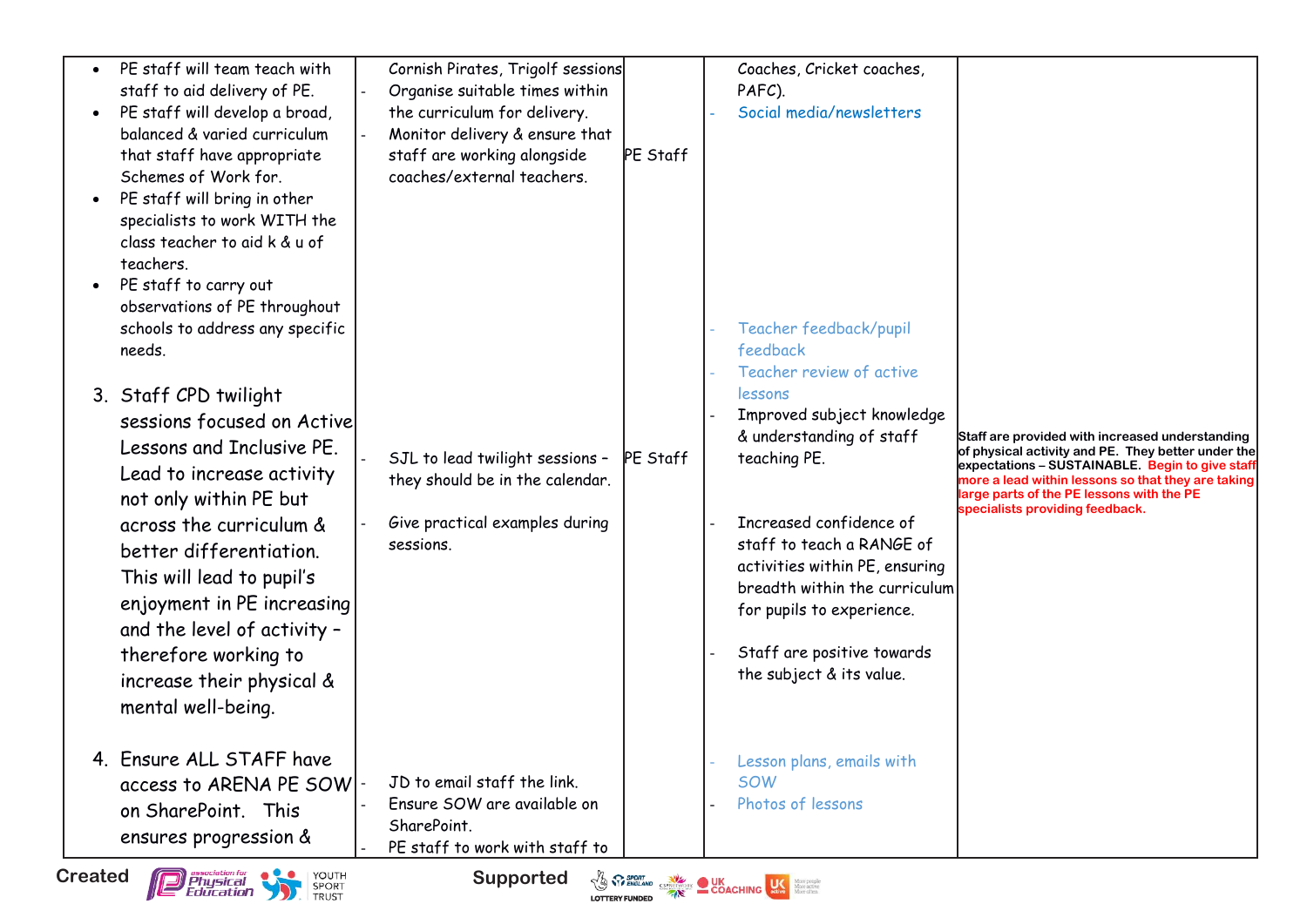| continuity for pupils within<br>PE which enables them to<br>make progress and<br>improve staff confidence<br>when teaching PE, which<br>will positively impact on<br>pupil's experiences.                                                                                            | ensure appropriate lessons are<br>available.                                                                                                                                                                        |                                                                        |                                                                                                                                                                                                                                                                      | Staff are positive about PE - new SOW ensure<br>progression & continuity. This is SUSTAINABLE<br>and can be modified accordingly.                                                                                                                                                                                                                                                                                                                                                                                                                                                                                                                                      |
|--------------------------------------------------------------------------------------------------------------------------------------------------------------------------------------------------------------------------------------------------------------------------------------|---------------------------------------------------------------------------------------------------------------------------------------------------------------------------------------------------------------------|------------------------------------------------------------------------|----------------------------------------------------------------------------------------------------------------------------------------------------------------------------------------------------------------------------------------------------------------------|------------------------------------------------------------------------------------------------------------------------------------------------------------------------------------------------------------------------------------------------------------------------------------------------------------------------------------------------------------------------------------------------------------------------------------------------------------------------------------------------------------------------------------------------------------------------------------------------------------------------------------------------------------------------|
| Key indicator 4: Broader experience of a range of sports and activities offered to all pupils<br>School focus with clarity on intended<br>impact on pupils:                                                                                                                          | Actions to achieve:                                                                                                                                                                                                 | Funding<br>allocated                                                   | Evidence and impact:                                                                                                                                                                                                                                                 | Sustainability and suggested<br>next steps:                                                                                                                                                                                                                                                                                                                                                                                                                                                                                                                                                                                                                            |
| 1. PE staff will continue to<br>develop a broad & inclusive<br>curriculum to ensure that all<br>pupils are engaged within<br>each school.<br>2. Offer a range of sports<br>outside the curriculum to<br>actively engage pupils. Look<br>into ALTERNATIVE or NEW<br>clubs for pupils. | PE curriculum to be developed &<br>distributed to all staff,<br>displayed on noticeboards & be<br>posted onto websites.<br>Monitor clubs being run by<br>staff & where required involve<br>external coaches.        | PE staff<br><b>IMCSN</b><br>lcost                                      | Curriculum displayed & on<br>websites by end of<br>September.<br>(Pupils to develop a love of PE -<br>Questionnaire results)<br>Participation levels at clubs.<br>Participation rates on<br>separate document.<br>Number & range of clubs<br>available. Clubs Lists. | Curriculum has been in place now for 3 years, this<br>can be continued as resources are available to<br>match the curriculum - SUSTAINABLE & staff<br>have taught the activities. Amend curriculum<br>after discussions with pupils/questionnaire results.<br>Staff are more confident when running clubs, more<br>support staff are taking part in clubs & most<br>schools have a good range. This is SUSTAINABLE,<br>as it's NOT reliant on 1 person or paying coaches.<br>JD to work with local companies about afterschool<br>clubs, using facilities. SURFING? CYCLING?<br>BIATHLON? TRI-GOLF? which could continue to<br>run should Sports Premium be withdrawn, |
| 3. Identify those pupils who do<br>not take part in additional<br>Sport/PE opportunities.<br>Engage them within<br>interventions to increase<br>their desire to take part in<br><b>Physical</b> Physical SPORT<br><b>Created</b>                                                     | Jd & rw have spoken to staff $\sqrt{RV}$ -<br>regarding those pupils who<br>would benefit from some<br>alternative/extra activity.<br>Send out Funfit letters and get<br>up and running for the spring<br>Supported | already<br>attended<br>training.<br><b>By PLENGLAND</b> CSPRETIVORK UK | Increased engagement!! Pupil<br>feedback from these<br>afternoons.<br>Register of pupils at<br>FUNFIT/Photos.<br>Questionnaires relating to<br>activity levels from before &<br>after.<br><b>UC Bank</b>                                                             | Sports/Physical Activity section in Newsletters to<br>inform parents about the importance of exercise -<br>SUSTAINABLE. Pupils will hopefully look at<br>attend a club within school following on from the<br>Active Afternoons.<br>Funfit/Wake up Shake up - SJL/JD produced the<br>resources & have trained staff or pupils -<br>SUSTAINABLE.<br>Other staff to attend Funfit training to ensure                                                                                                                                                                                                                                                                     |

**by:**<br>**by:**<br>**by:** 

**by:**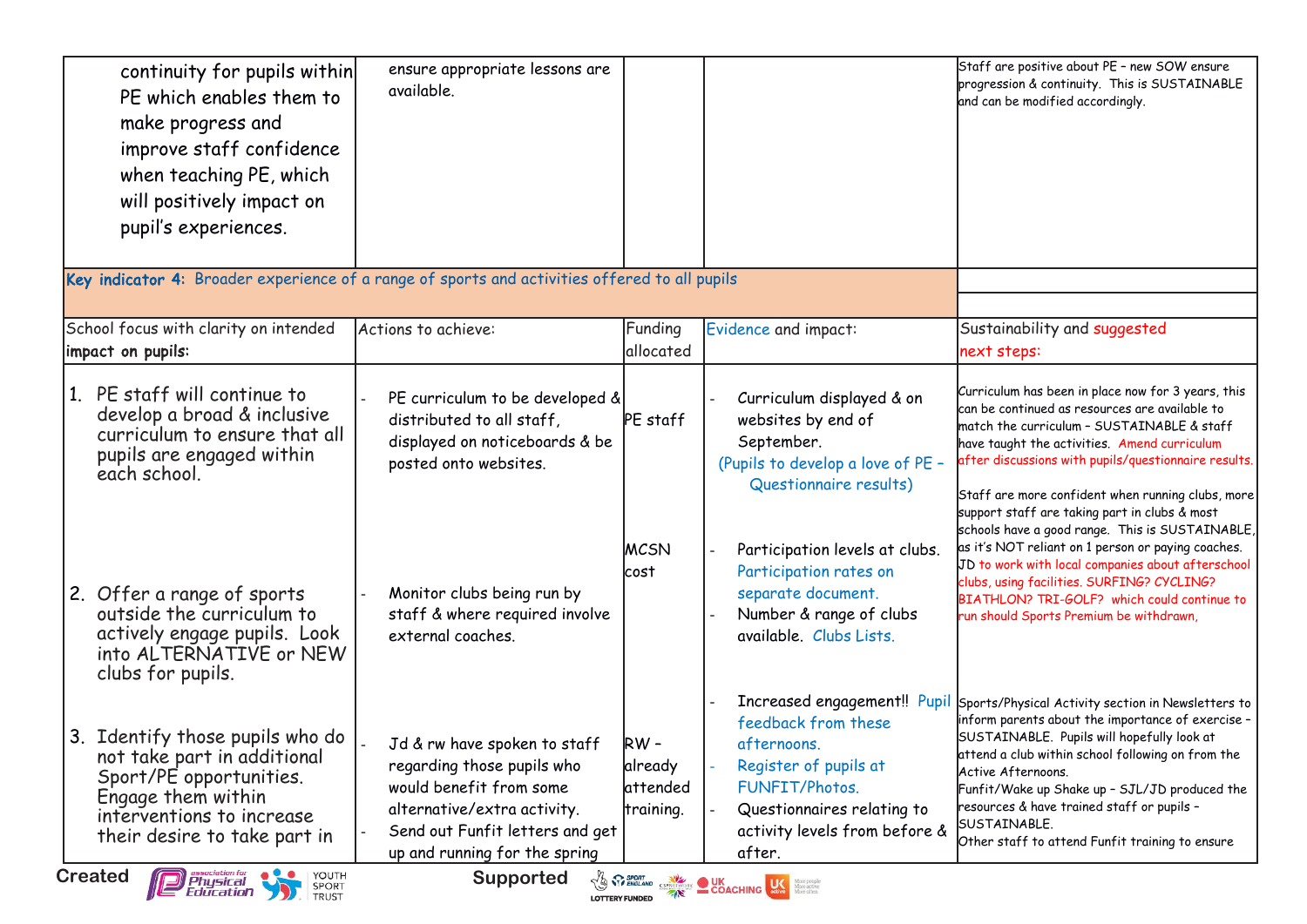| <b>Activity breaks</b><br>4. Ensure that pupils have<br>appropriate resources for all<br>activities both within &<br>outside of the curriculum.<br>5. Transport to events and<br>cover costs.<br>6. Forest schools/Outdoor<br>learning is being used to<br>engage those pupils who do<br>not want to take part in<br>physical activity. | Involved parents once a half<br>term? JD to look into.<br>Attend projectability events<br>with them.<br>Go Noodle/Go Dance package?<br>Purchase any equipment that is $\vert$ £1000<br>required to meet the needs of<br>the curriculum.<br>All staff to book in advance<br>transport and any cover costs.<br>Schools to share transports<br>where possible.<br>OAA introduced into the<br>timetable and being led by JD.<br>Implement timetable into<br>curriculum for this academic<br>year which enables pupils to<br>access Forest School/Outdoor<br>learning | £200<br>LT/AS        | festivals.<br>Pupils taking part in lessons,<br>fully engaged with maximum<br>participation.<br>Broader range of activities<br>within the curriculum.<br>Timetable/Photos of pupils<br>Increase engagement of<br>pupils, range of activities.<br>More confident pupils.<br>Timetable/Photos of pupils,<br>JD produced new resources<br>that ban be used for OAA<br>Increase engagement of<br>pupils outside of the<br>curriculum through the<br>outdoors. | outside of school. Collate & publish results.<br>Equipment is being used - SUSTAINABLE. SJL to<br>monitor in the Summer Term.<br>Equipment being used & staff trained -<br>SUSTAINABLE. Clubs/more pupils to access? |
|-----------------------------------------------------------------------------------------------------------------------------------------------------------------------------------------------------------------------------------------------------------------------------------------------------------------------------------------|------------------------------------------------------------------------------------------------------------------------------------------------------------------------------------------------------------------------------------------------------------------------------------------------------------------------------------------------------------------------------------------------------------------------------------------------------------------------------------------------------------------------------------------------------------------|----------------------|-----------------------------------------------------------------------------------------------------------------------------------------------------------------------------------------------------------------------------------------------------------------------------------------------------------------------------------------------------------------------------------------------------------------------------------------------------------|----------------------------------------------------------------------------------------------------------------------------------------------------------------------------------------------------------------------|
| Key indicator 5: Increased participation in competitive sport                                                                                                                                                                                                                                                                           |                                                                                                                                                                                                                                                                                                                                                                                                                                                                                                                                                                  |                      |                                                                                                                                                                                                                                                                                                                                                                                                                                                           |                                                                                                                                                                                                                      |
| School focus with clarity on intended<br>impact on pupils:                                                                                                                                                                                                                                                                              | Actions to achieve:                                                                                                                                                                                                                                                                                                                                                                                                                                                                                                                                              | Funding<br>allocated | Evidence and impact:                                                                                                                                                                                                                                                                                                                                                                                                                                      | Sustainability and suggested<br>next steps:                                                                                                                                                                          |
| 1. Continue to enter<br>ARENA/MCSN competitions<br>with all schools.                                                                                                                                                                                                                                                                    | Purchase membership into<br>clusters.<br>Book transport                                                                                                                                                                                                                                                                                                                                                                                                                                                                                                          | <b>MCSN</b><br>cost  | More pupils having access to<br>competition.<br>Participation rates, photos,<br>results in Newsletters.                                                                                                                                                                                                                                                                                                                                                   | Pupils are familiar with a range of competitions as<br>they take part in many throughout the year.                                                                                                                   |
| 2. PE staff to ensure                                                                                                                                                                                                                                                                                                                   |                                                                                                                                                                                                                                                                                                                                                                                                                                                                                                                                                                  |                      |                                                                                                                                                                                                                                                                                                                                                                                                                                                           |                                                                                                                                                                                                                      |

**by:**<br>**by:**<br>**by:** 

**by:**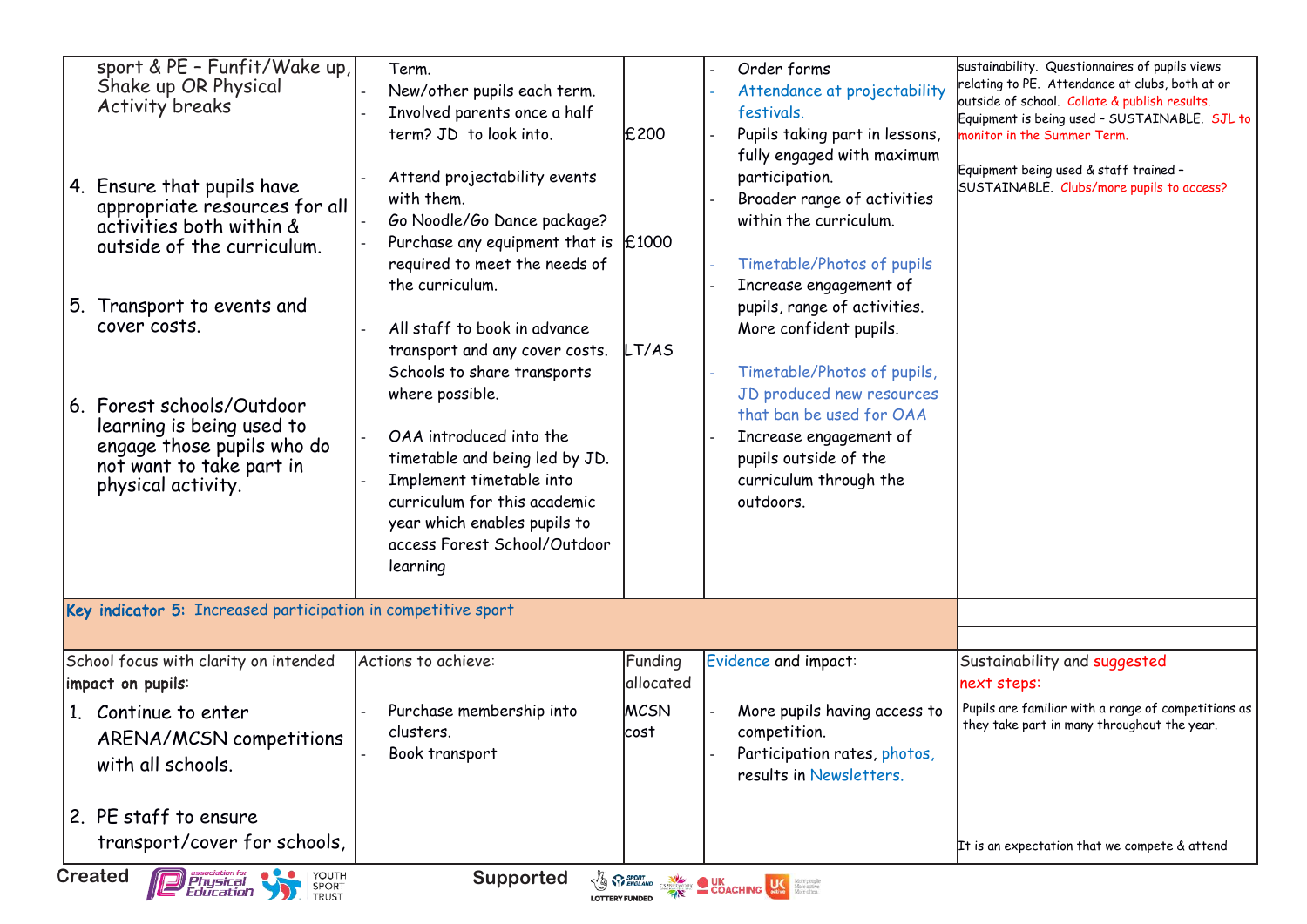| & when required schools will<br>share transport to increase                                                                 | PE lead to organise & involve<br>external coaches when needed.                                                                      | PE staff             | More competitions/events<br>entered                    | levents.                                                                                                                                                                                                                                                                                     |
|-----------------------------------------------------------------------------------------------------------------------------|-------------------------------------------------------------------------------------------------------------------------------------|----------------------|--------------------------------------------------------|----------------------------------------------------------------------------------------------------------------------------------------------------------------------------------------------------------------------------------------------------------------------------------------------|
| participation. Look at<br>minibus drivers from outside<br>of school.                                                        |                                                                                                                                     |                      | Calendar of events, results,                           |                                                                                                                                                                                                                                                                                              |
| 3. PE staff to run festivals<br>each term that link with the<br>local events, so that pupils<br>can practice for the events | Meetings/discussions with PE<br>staff<br>- The roseland acamdey competition<br>cluster.                                             | Staffing             | photos                                                 | Girls only events/festivals to encourage & engage<br>them. Teaching staff to run these sessions to<br>ensure SUSTAINABILITY.                                                                                                                                                                 |
| as well as allowing B & C<br>teams to take part.                                                                            | Through team teaching with JD.                                                                                                      |                      | Result sheets from festivals.                          |                                                                                                                                                                                                                                                                                              |
| 4. PE staff to work with staff<br>to encourage Level 1<br>competitions during<br>curriculum time.                           | JDto discuss how to include<br>competitions.                                                                                        |                      | Result sheets & photos                                 | All pupils to experience competition at some point<br>during their time at school, even if not at a club.<br>Through team teaching & new SOW/lesson plans<br>this is often written in as an expectation at the<br>end of a unit - SUSTAINABLE. Ensure<br>photos/results sheets from lessons. |
| 5. Look into running inter-class<br>events during a collapsed<br>afternoon. 1 per term to<br>start with.                    | Time with RW/JD to organize<br>across the phase.<br>Discussions with EG about<br>appropriate times. Interschool<br>events with GWC. |                      | Result sheets & photos<br>Participation rates & amount | Current staff to run these sessions to ensure<br>SUSTAINABILITY and include Sports Leaders<br>within this. That we move to 1 per half term - in<br>the future having outside agencies brought in to<br>experience 'new' activities.                                                          |
| 6. Support staff/teaching staff<br>to run clubs and lead other<br>activities.                                               | Time with staff to discuss<br>expectations / procedures.                                                                            |                      | of clubs on offer.<br>Increased activity levels.       | Current staff to run these sessions to ensure<br>SUSTAINABILITY. Training for staff.                                                                                                                                                                                                         |
| OTHER INDICTORS IDENTIFIED BY SCHOOLS:                                                                                      |                                                                                                                                     |                      |                                                        |                                                                                                                                                                                                                                                                                              |
| School focus with clarity on intended<br>impact on pupils:                                                                  | Actions to achieve:                                                                                                                 | Funding<br>allocated | Evidence and impact:                                   | Sustainability and suggested<br>next steps:                                                                                                                                                                                                                                                  |